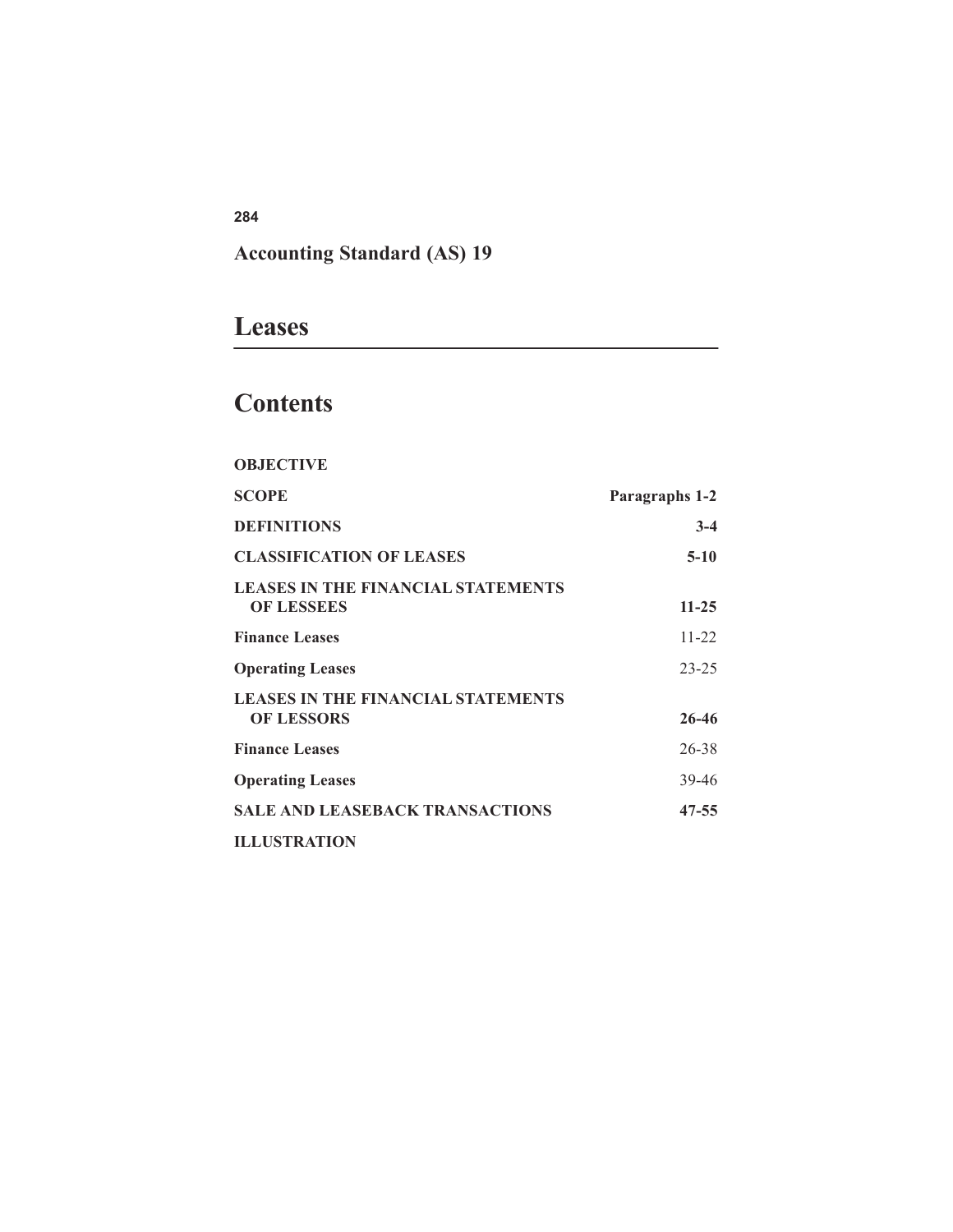## **Accounting Standard (AS) 19**

## **Leases\***

*(This Accounting Standard includes paragraphs set in bold italic type and plain type, which have equal authority. Paragraphs in bold italic type indicate the main principles. This Accounting Standard should be read in the context of its objective and the General Instructions contained in part A of the Annexure to the Notification.)*

## **Objective**

The objective of this Standard is to prescribe, for lessees and lessors, the appropriate accounting policies and disclosures in relation to finance leases and operating leases.

### **Scope**

*1. This Standard should be applied in accounting for all leases other than:*

- *(a) lease agreements to explore for or use natural resources, such as oil, gas, timber, metals and other mineral rights; and*
- *(b) licensing agreements for items such as motion picture films, video recordings, plays, manuscripts, patents and copyrights; and*
- *(c) lease agreements to use lands.*

2. This Standard applies to agreements that transfer the right to use assets even though substantial services by the lessor may be called for in connection with the operation or maintenance of such assets. On the other hand, this Standard does not apply to agreements that are contracts for services that do not transfer the right to use assets from one contracting party to the other.

<sup>\*</sup> In respect of assets leased prior to the effective date of the notification prescribing this Standard under Section 211 of the Companies Act, 1956, the applicability of this Standard would be determined on the basis of the Accounting Standard (AS) 19, issued by the ICAI in 2001.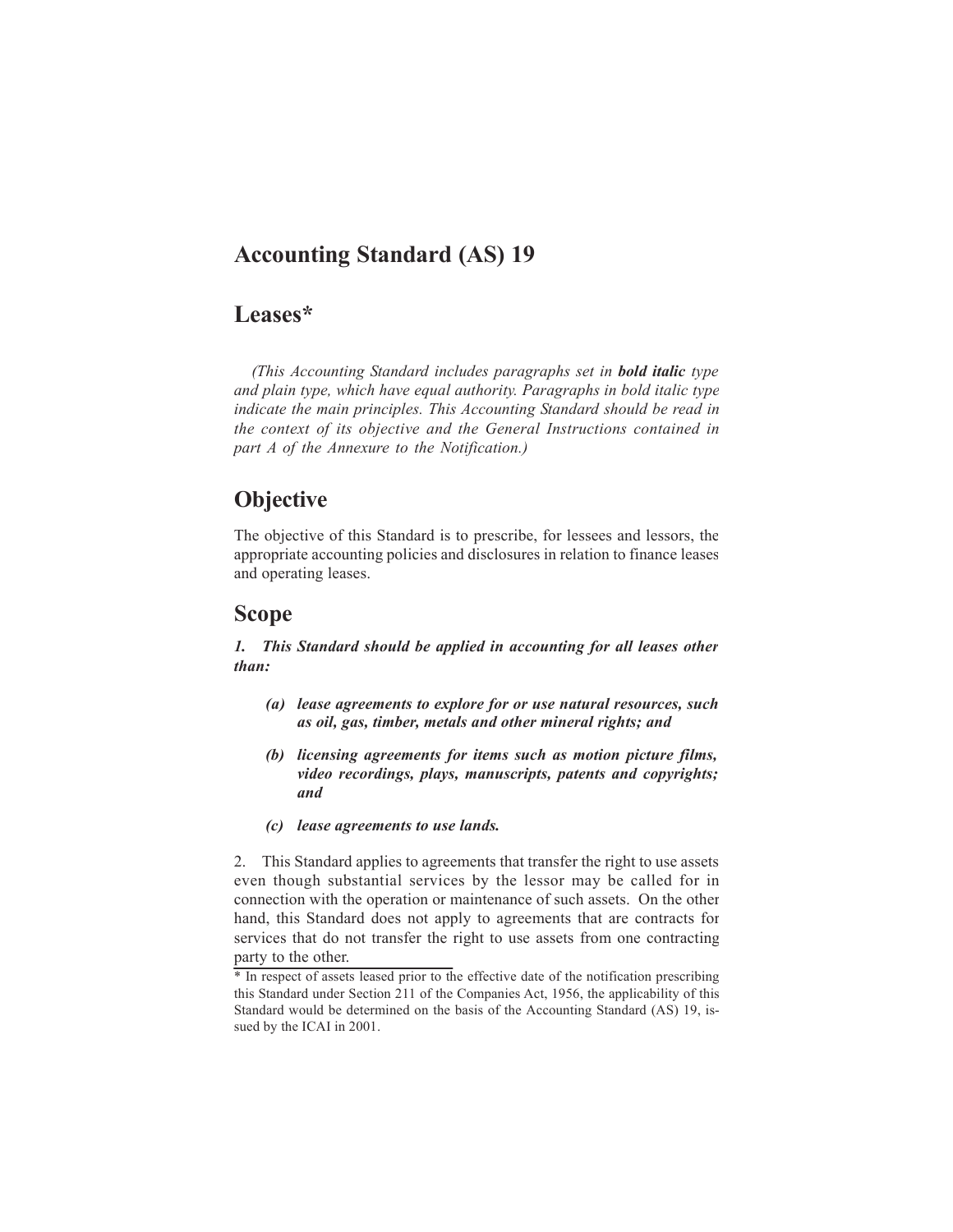## **Definitions**

*3. The following terms are used in this Standard with the meanings specified:*

- *3.1 A lease is an agreement whereby the lessor conveys to the lessee in return for a payment or series of payments the right to use an asset for an agreed period of time.*
- *3.2 A finance lease is a lease that transfers substantially all the risks and rewards incident to ownership of an asset.*
- *3.3 An operating lease is a lease other than a finance lease.*
- *3.4 A non-cancellable lease is a lease that is cancellable only:*
	- *(a) upon the occurrence of some remote contingency; or*
	- *(b) with the permission of the lessor; or*
	- *(c) if the lessee enters into a new lease for the same or an equivalent asset with the same lessor; or*
	- *(d) upon payment by the lessee of an additional amount such that, at inception, continuation of the lease is reasonably certain.*
- *3.5 The inception of the lease is the earlier of the date of the lease agreement and the date of a commitment by the parties to the principal provisions of the lease.*
- *3.6 The lease term is the non-cancellable period for which the lessee has agreed to take on lease the asset together with any further periods for which the lessee has the option to continue the lease of the asset, with or without further payment, which option at the inception of the lease it is reasonably certain that the lessee will exercise.*
- *3.7 Minimum lease payments are the payments over the lease term that the lessee is, or can be required, to make excluding contingent rent, costs for services and taxes to be paid by and reimbursed to the lessor, together with:*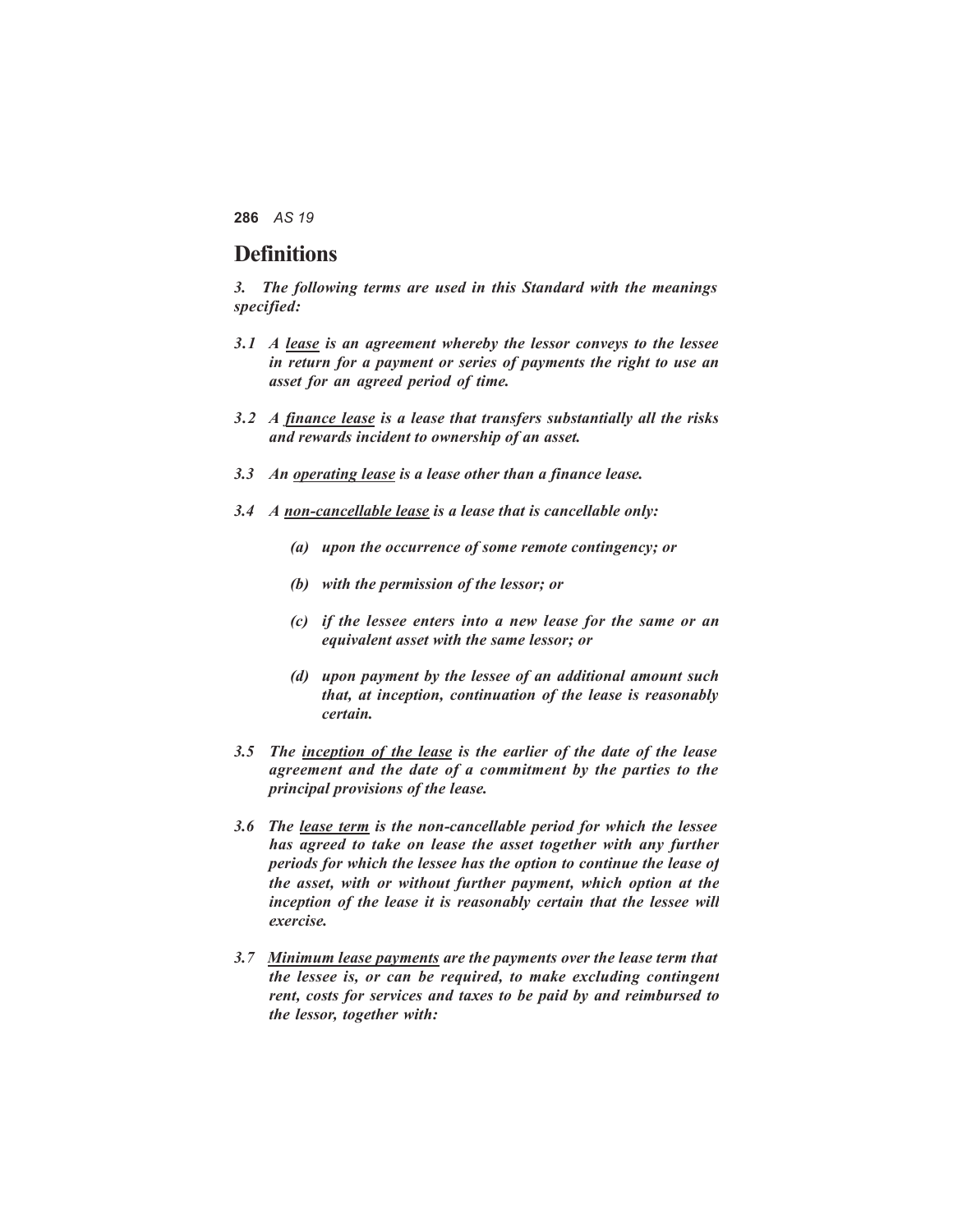- *(a) in the case of the lessee, any residual value guaranteed by or on behalf of the lessee; or*
- *(b) in the case of the lessor, any residual value guaranteed to the lessor:*
	- *(i) by or on behalf of the lessee; or*
	- *(ii) by an independent third party financially capable of meeting this guarantee.*

*However, if the lessee has an option to purchase the asset at a price which is expected to be sufficiently lower than the fair value at the date the option becomes exercisable that, at the inception of the lease, is reasonably certain to be exercised, the minimum lease payments comprise minimum payments payable over the lease term and the payment required to exercise this purchase option.*

- *3.8 Fair value is the amount for which an asset could be exchanged or a liability settled between knowledgeable, willing parties in an arm's length transaction.*
- *3.9 Economic life is either:*
	- *(a) the period over which an asset is expected to be economically usable by one or more users; or*
	- *(b) the number of production or similar units expected to be obtained from the asset by one or more users.*
- *3.10 Useful life of a leased asset is either:*
	- *(a) the period over which the leased asset is expected to be used by the lessee; or*
	- *(b) the number of production or similar units expected to be obtained from the use of the asset by the lessee.*
- *3.11 Residual value of a leased asset is the estimated fair value of the asset at the end of the lease term.*
- *3.12 Guaranteed residual value is:*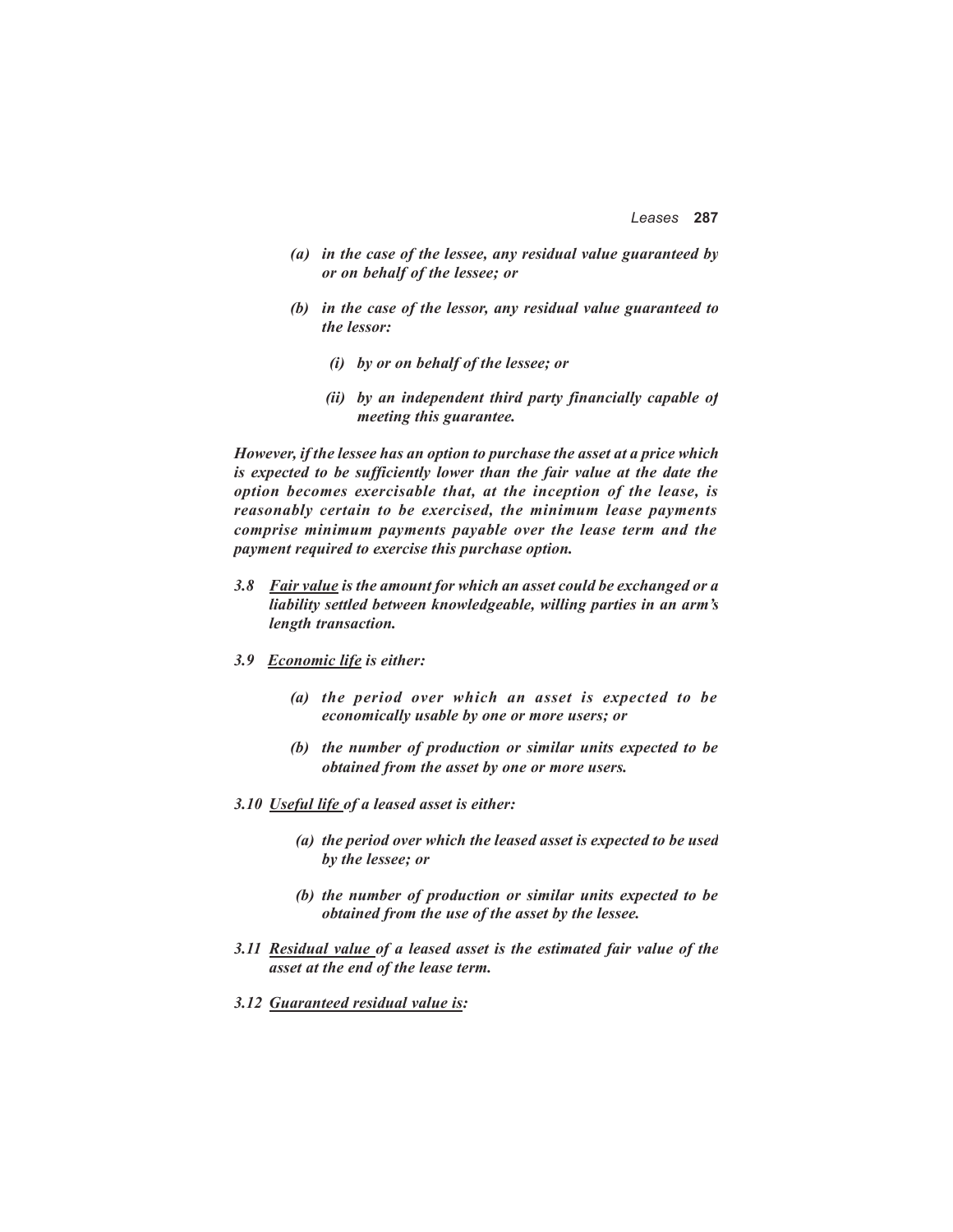- *(a) in the case of the lessee, that part of the residual value which is guaranteed by the lessee or by a party on behalf of the lessee (the amount of the guarantee being the maximum amount that could, in any event, become payable); and*
- *(b) in the case of the lessor, that part of the residual value which is guaranteed by or on behalf of the lessee, or by an independent third party who is financially capable of discharging the obligations under the guarantee.*
- *3.13 Unguaranteed residual value of a leased asset is the amount by which the residual value of the asset exceeds its guaranteed residual value.*
- *3.14 Gross investment in the lease is the aggregate of the minimum lease payments under a finance lease from the standpoint of the lessor and any unguaranteed residual value accruing to the lessor.*
- *3.15 Unearned finance income is the difference between:*
	- *(a) the gross investment in the lease; and*
	- *(b) the present value of*
		- *(i) the minimum lease payments under a finance lease from the standpoint of the lessor; and*
		- *(ii) any unguaranteed residual value accruing to the lessor,*

*at the interest rate implicit in the lease.*

- *3.16 Net investment in the lease is the gross investment in the lease less unearned finance income.*
- *3.17 The interest rate implicit in the lease is the discount rate that, at the inception of the lease, causes the aggregate present value of*
	- *(a) the minimum lease payments under a finance lease from the standpoint of the lessor; and*
	- *(b) any unguaranteed residual value accruing to the lessor,*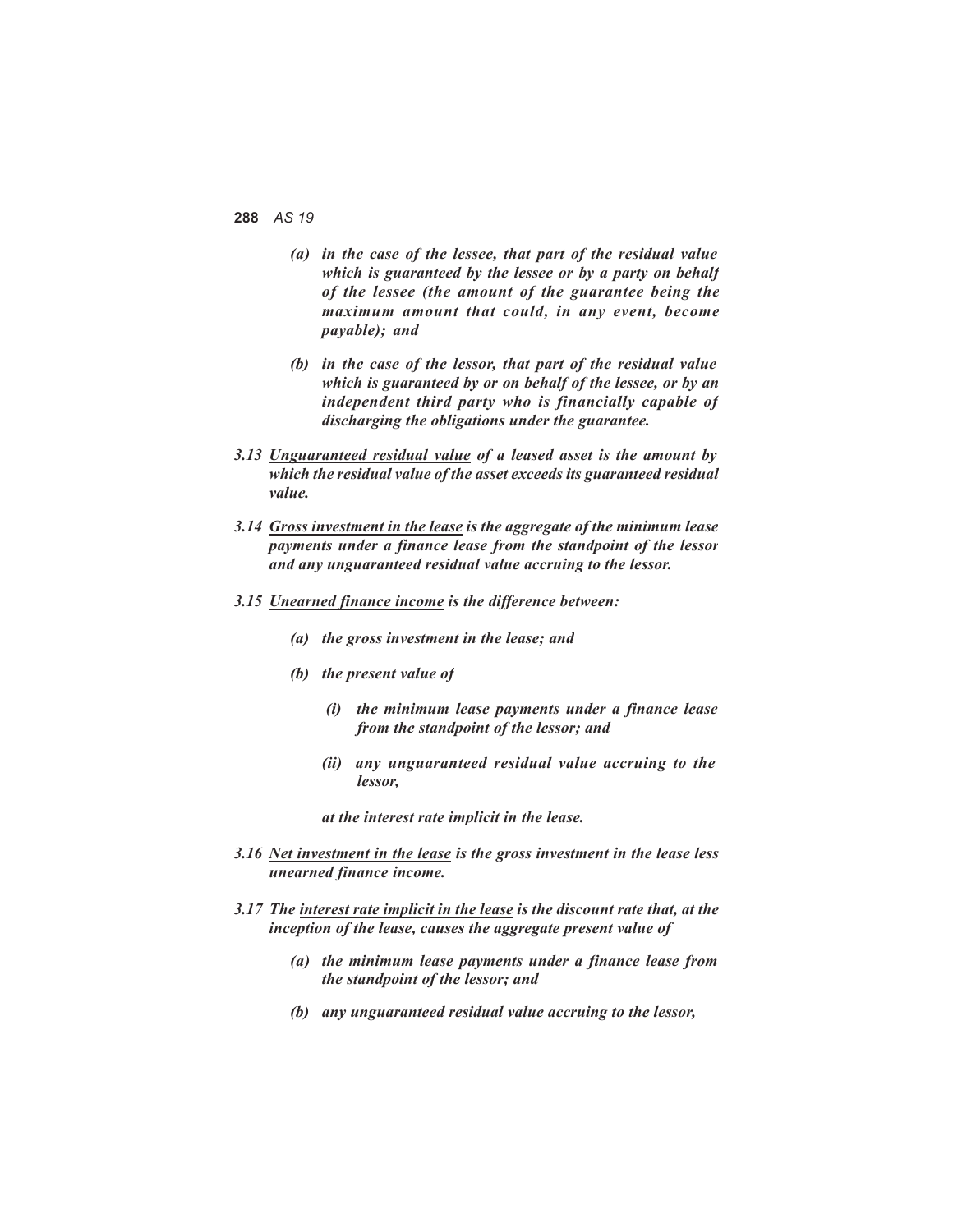*Leases* **289**

*to be equal to the fair value of the leased asset.*

- *3.18 The lessee's incremental borrowing rate of interest is the rate of interest the lessee would have to pay on a similar lease or, if that is not determinable, the rate that, at the inception of the lease, the lessee would incur to borrow over a similar term, and with a similar security, the funds necessary to purchase the asset.*
- *3.19 Contingent rent is that portion of the lease payments that is not fixed in amount but is based on a factor other than just the passage of time (e.g., percentage of sales, amount of usage, price indices, market rates of interest).*

4. The definition of a lease includes agreements for the hire of an asset which contain a provision giving the hirer an option to acquire title to the asset upon the fulfillment of agreed conditions. These agreements are commonly known as hire purchase agreements. Hire purchase agreements include agreements under which the property in the asset is to pass to the hirer on the payment of the last instalment and the hirer has a right to terminate the agreement at any time before the property so passes.

## **Classification of Leases**

5. The classification of leases adopted in this Standard is based on the extent to which risks and rewards incident to ownership of a leased asset lie with the lessor or the lessee. Risks include the possibilities of losses from idle capacity or technological obsolescence and of variations in return due to changing economic conditions. Rewards may be represented by the expectation of profitable operation over the economic life of the asset and of gain from appreciation in value or realisation of residual value.

6. A lease is classified as a finance lease if it transfers substantially all the risks and rewards incident to ownership. Title may or may not eventually be transferred. A lease is classified as an operating lease if it does not transfer substantially all the risks and rewards incident to ownership.

7. Since the transaction between a lessor and a lessee is based on a lease agreement common to both parties, it is appropriate to use consistent definitions. The application of these definitions to the differing circumstances of the two parties may sometimes result in the same lease being classified differently by the lessor and the lessee.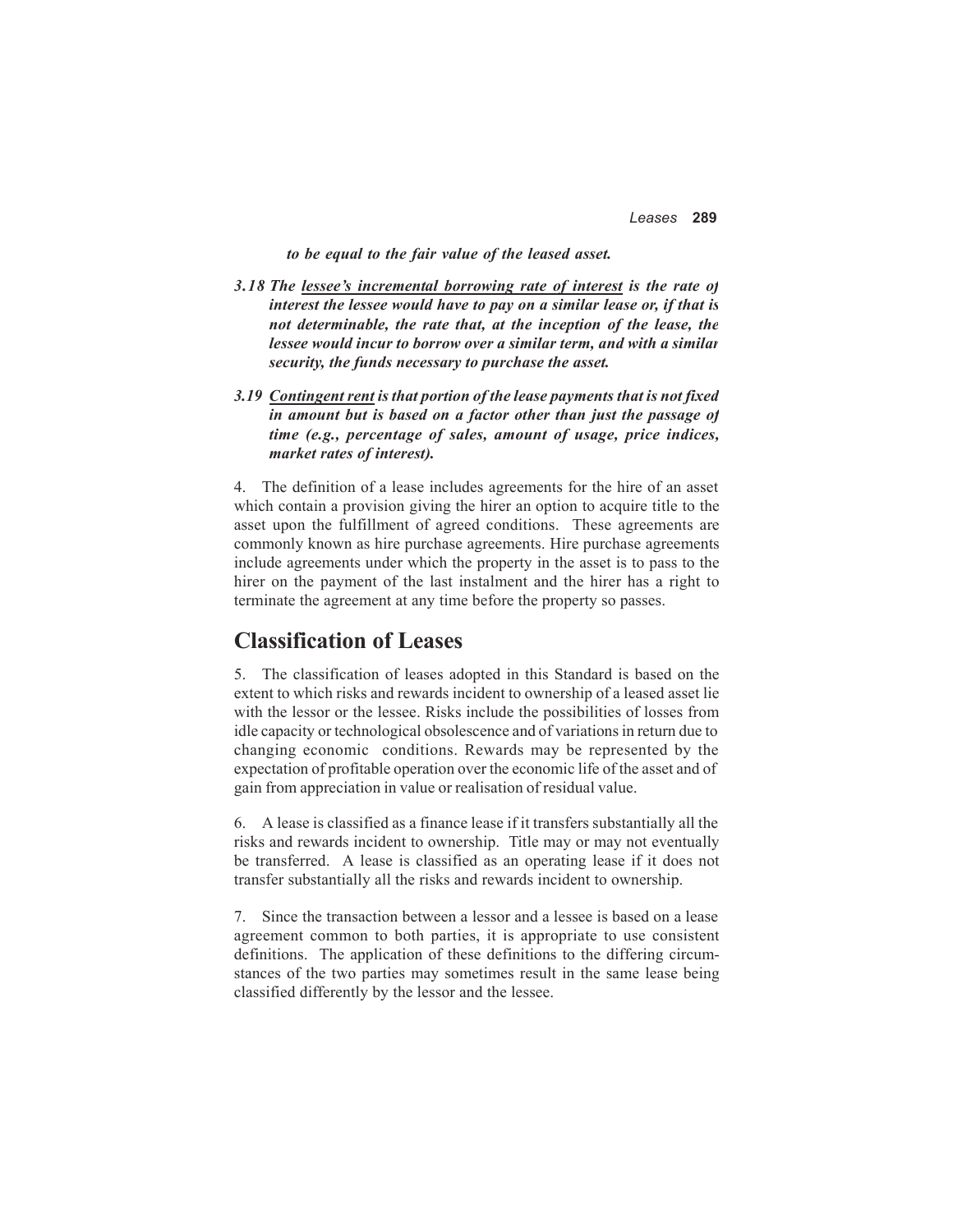8. Whether a lease is a finance lease or an operating lease depends on the substance of the transaction rather than its form. Examples of situations which would normally lead to a lease being classified as a finance lease are:

- (a) the lease transfers ownership of the asset to the lessee by the end of the lease term;
- (b) the lessee has the option to purchase the asset at a price which is expected to be sufficiently lower than the fair value at the date the option becomes exercisable such that, at the inception of the lease, it is reasonably certain that the option will be exercised;
- (c) the lease term is for the major part of the economic life of the asset even if title is not transferred;
- (d) at the inception of the lease the present value of the minimum lease payments amounts to at least substantially all of the fair value of the leased asset; and
- (e) the leased asset is of a specialised nature such that only the lessee can use it without major modifications being made.

9. Indicators of situations which individually or in combination could also lead to a lease being classified as a finance lease are:

- (a) if the lessee can cancel the lease, the lessor's losses associated with the cancellation are borne by the lessee;
- (b) gains or losses from the fluctuation in the fair value of the residual fall to the lessee (for example in the form of a rent rebate equalling most of the sales proceeds at the end of the lease); and
- (c) the lessee can continue the lease for a secondary period at a rent which is substantially lower than market rent.

10. Lease classification is made at the inception of the lease. If at any time the lessee and the lessor agree to change the provisions of the lease, other than by renewing the lease, in a manner that would have resulted in a different classification of the lease under the criteria in paragraphs 5 to 9 had the changed terms been in effect at the inception of the lease, the revised agreement is considered as a new agreement over its revised term. Changes in estimates (for example, changes in estimates of the economic life or of the residual value of the leased asset) or changes in circumstances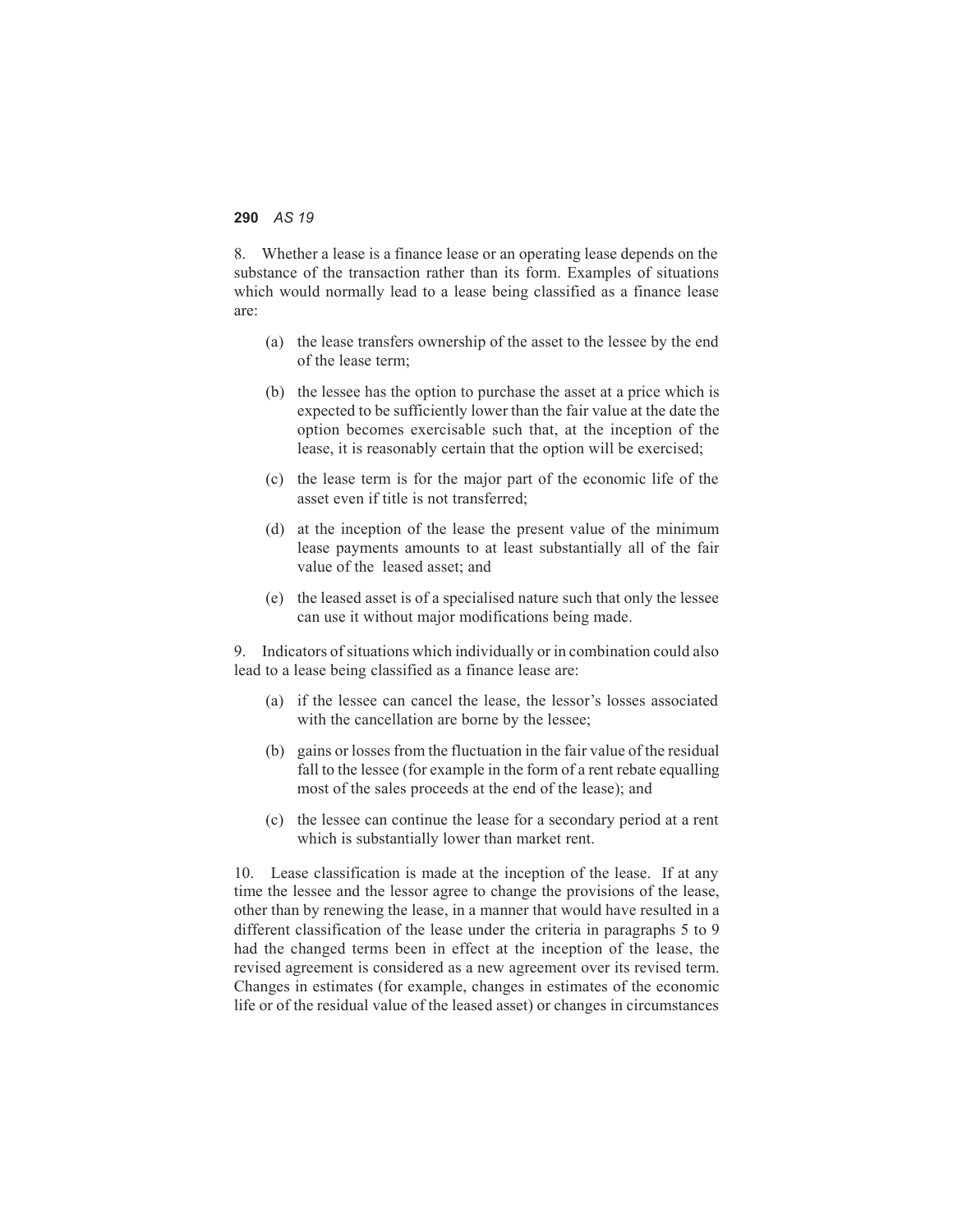(for example, default by the lessee), however, do not give rise to a new classification of a lease for accounting purposes.

## **Leases in the Financial Statements of Lessees**

#### **Finance Leases**

*11. At the inception of a finance lease, the lessee should recognise the lease as an asset and a liability. Such recognition should be at an amount equal to the fair value of the leased asset at the inception of the lease. However, if the fair value of the leased asset exceeds the present value of the minimum lease payments from the standpoint of the lessee, the amount recorded as an asset and a liability should be the present value of the minimum lease payments from the standpoint of the lessee. In calculating the present value of the minimum lease payments the discount rate is the interest rate implicit in the lease, if this is practicable to determine; if not, the lessee's incremental borrowing rate should be used.*

#### **Example**

(a) An enterprise (the lessee) acquires a machinery on lease from a leasing company (the lessor) on January 1, 20X0. The lease term covers the entire economic life of the machinery, i.e., 3 years. The fair value of the machinery on January 1, 20X0 is Rs.2,35,500. The lease agreement requires the lessee to pay an amount of Rs.1,00,000 per year beginning December 31, 20X0. The lessee has guaranteed a residual value of Rs.17,000 on December 31, 20X2 to the lessor. The lessor, however, estimates that the machinery would have a salvage value of only Rs.3,500 on December 31, 20X2.

The interest rate implicit in the lease is 16 per cent (approx.). This is calculated using the following formula:

Fair value = 
$$
\frac{ALR}{(1+r)^1}
$$
 +  $\frac{ALR}{(1+r)^2}$  + ... +  $\frac{ALR}{(1+r)^n}$  +  $\frac{RV}{(1+r)^n}$ 

where ALR is annual lease rental, RV is residual value (both guaranteed and unguaranteed),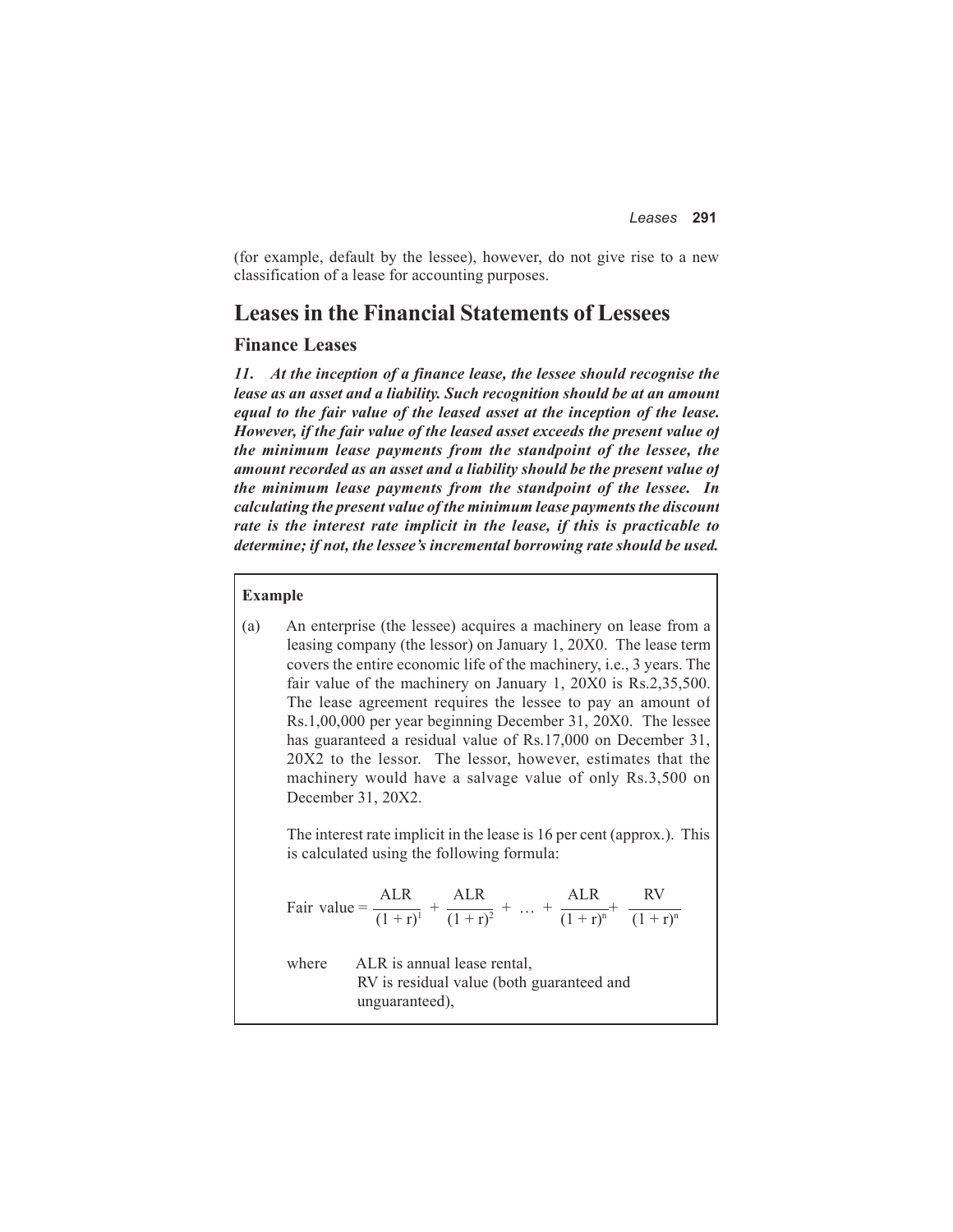n is the lease term,

r is interest rate implicit in the lease.

The present value of minimum lease payments from the stand point of the lessee is Rs.2,35,500.

The lessee would record the machinery as an asset at Rs.2,35,500 with a corresponding liability representing the present value of lease payments over the lease term (including the guaranteed residual value).

(b) In the above example, suppose the lessor estimates that the machinery would have a salvage value of Rs.17,000 on December 31, 20X2. The lessee, however, guarantees a residual value of Rs.5,000 only.

The interest rate implicit in the lease in this case would remain unchanged at 16% (approx.). The present value of the minimum lease payments from the standpoint of the lessee, using this interest rate implicit in the lease, would be Rs.2,27,805. As this amount is lower than the fair value of the leased asset (Rs. 2,35,500), the lessee would recognise the asset and the liability arising from the lease at Rs.2,27,805.

In case the interest rate implicit in the lease is not known to the lessee, the present value of the minimum lease payments from the standpoint of the lessee would be computed using the lessee's incremental borrowing rate.

12. Transactions and other events are accounted for and presented in accordance with their substance and financial reality and not merely with their legal form. While the legal form of a lease agreement is that the lessee may acquire no legal title to the leased asset, in the case of finance leases the substance and financial reality are that the lessee acquires the economic benefits of the use of the leased asset for the major part of its economic life in return for entering into an obligation to pay for that right an amount approximating to the fair value of the asset and the related finance charge.

13. If such lease transactions are not reflected in the lessee's balance sheet, the economic resources and the level of obligations of an enterprise are understated thereby distorting financial ratios. It is therefore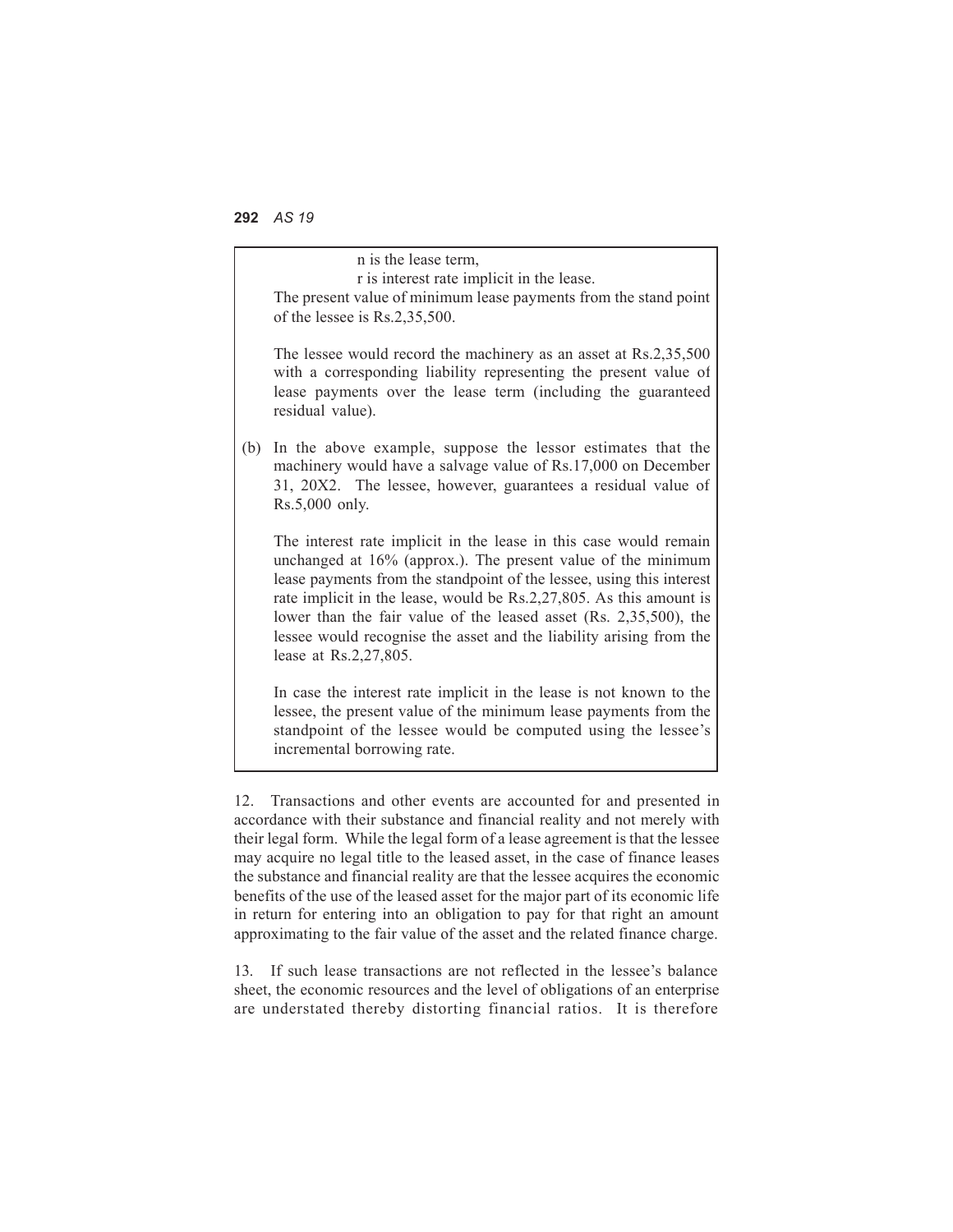appropriate that a finance lease be recognised in the lessee's balance sheet both as an asset and as an obligation to pay future lease payments. At the inception of the lease, the asset and the liability for the future lease payments are recognised in the balance sheet at the same amounts.

14. It is not appropriate to present the liability for a leased asset as a deduction from the leased asset in the financial statements. The liability for a leased asset should be presented separately in the balance sheet as a current liability or a long-term liability as the case may be.

15. Initial direct costs are often incurred in connection with specific leasing activities, as in negotiating and securing leasing arrangements. The costs identified as directly attributable to activities performed by the lessee for a finance lease are included as part of the amount recognised as an asset under the lease.

*16. Lease payments should be apportioned between the finance charge and the reduction of the outstanding liability. The finance charge should be allocated to periods during the lease term so as to produce a constant periodic rate of interest on the remaining balance of the liability for each period.*

| Example                                                                                                                                                                                         |               |         |          |                   |           |
|-------------------------------------------------------------------------------------------------------------------------------------------------------------------------------------------------|---------------|---------|----------|-------------------|-----------|
| In the example (a) illustrating paragraph 11, the lease payments would be<br>apportioned by the lessee between the finance charge and the reduction<br>of the outstanding liability as follows: |               |         |          |                   |           |
|                                                                                                                                                                                                 | Year          | Finance | Payment  | Reduction         | Outstand- |
|                                                                                                                                                                                                 |               | charge  | (Rs.)    | in                | ing       |
|                                                                                                                                                                                                 |               | (Rs.)   |          | outstanding       | liability |
|                                                                                                                                                                                                 |               |         |          | liability $(Rs.)$ | (Rs.)     |
| Year 1                                                                                                                                                                                          | (January 1)   |         |          |                   | 2,35,500  |
|                                                                                                                                                                                                 | (December 31) | 37,680  | 1,00,000 | 62,320            | 1,73,180  |
| Year 2                                                                                                                                                                                          | (December 31) | 27,709  | 1,00,000 | 72,291            | 1,00,889  |
| Year 3                                                                                                                                                                                          | (December 31) | 16,142  | 1,00,000 | 83,858            | $17,031*$ |

17. In practice, in allocating the finance charge to periods during the lease term, some form of approximation may be used to simplify the calculation.

<sup>\*</sup> The difference between this figure and guaranteed residual value (Rs.17,000) is due to approximation in computing the interest rate implicit in the lease.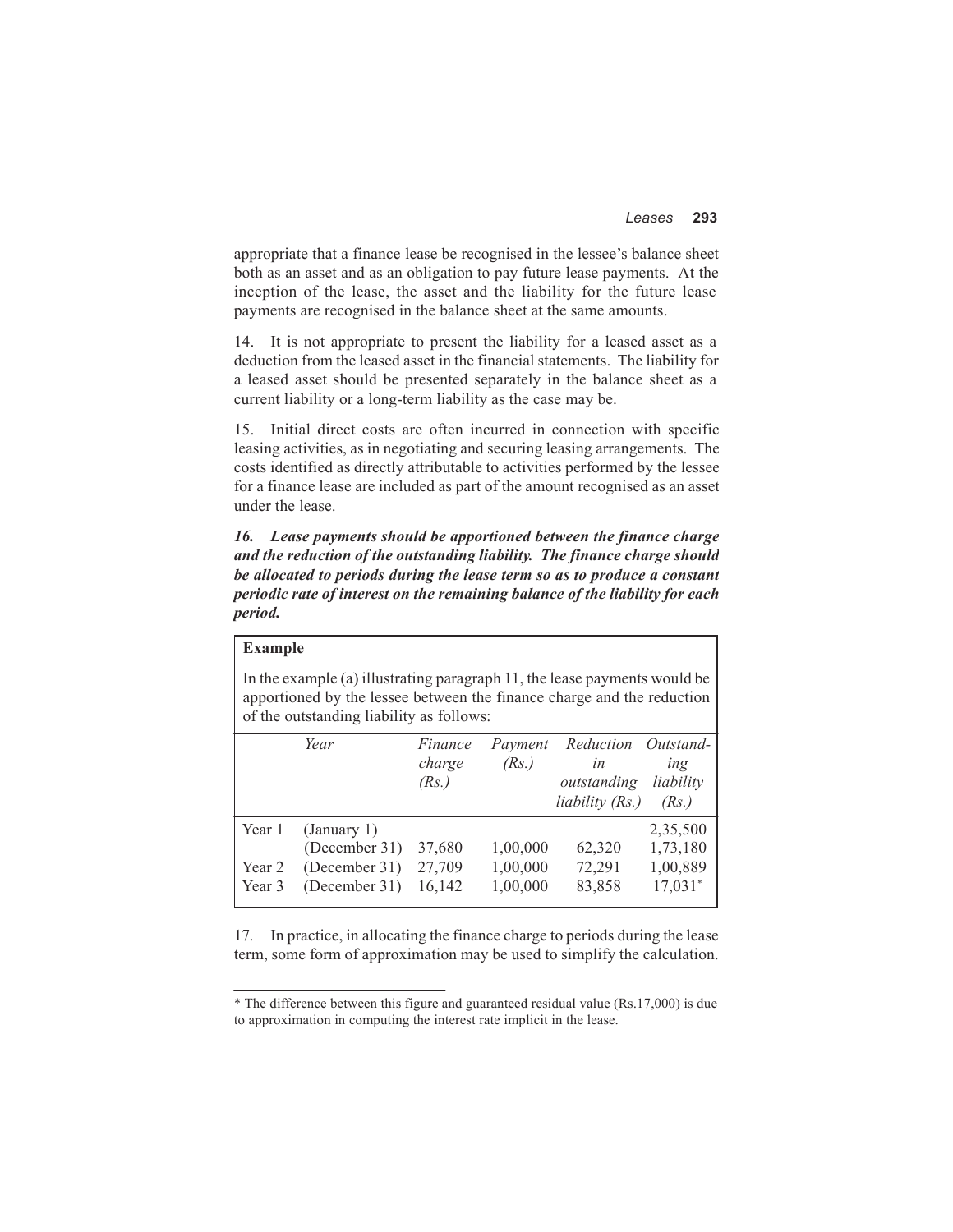*18. A finance lease gives rise to a depreciation expense for the asset as well as a finance expense for each accounting period. The depreciation policy for a leased asset should be consistent with that for depreciable assets which are owned, and the depreciation recognised should be calculated on the basis set out in Accounting Standard (AS) 6, Depreciation Accounting. If there is no reasonable certainty that the lessee will obtain ownership by the end of the lease term, the asset should be fully depreciated over the lease term or its useful life, whichever is shorter.*

19. The depreciable amount of a leased asset is allocated to each accounting period during the period of expected use on a systematic basis consistent with the depreciation policy the lessee adopts for depreciable assets that are owned. If there is reasonable certainty that the lessee will obtain ownership by the end of the lease term, the period of expected use is the useful life of the asset; otherwise the asset is depreciated over the lease term or its useful life, whichever is shorter.

20. The sum of the depreciation expense for the asset and the finance expense for the period is rarely the same as the lease payments payable for the period, and it is, therefore, inappropriate simply to recognise the lease payments payable as an expense in the statement of profit and loss. Accordingly, the asset and the related liability are unlikely to be equal in amount after the inception of the lease.

21. To determine whether a leased asset has become impaired, an enterprise applies the Accounting Standard dealing with impairment of assets<sup>1</sup>, that sets out the requirements as to how an enterprise should perform the review of the carrying amount of an asset, how it should determine the recoverable amount of an asset and when it should recognise, or reverse, an impairment loss.

#### *22. The lessee should, in addition to the requirements of AS 10, Accounting for Fixed Assets, AS 6, Depreciation Accounting, and the governing statute, make the following disclosures for finance leases:*

#### *(a) assets acquired under finance lease as segregated from the assets owned;*

<sup>&</sup>lt;sup>1</sup> Accounting Standard (AS) 28, 'Impairment of Assets', specifies the requirements relating to impairment of assets.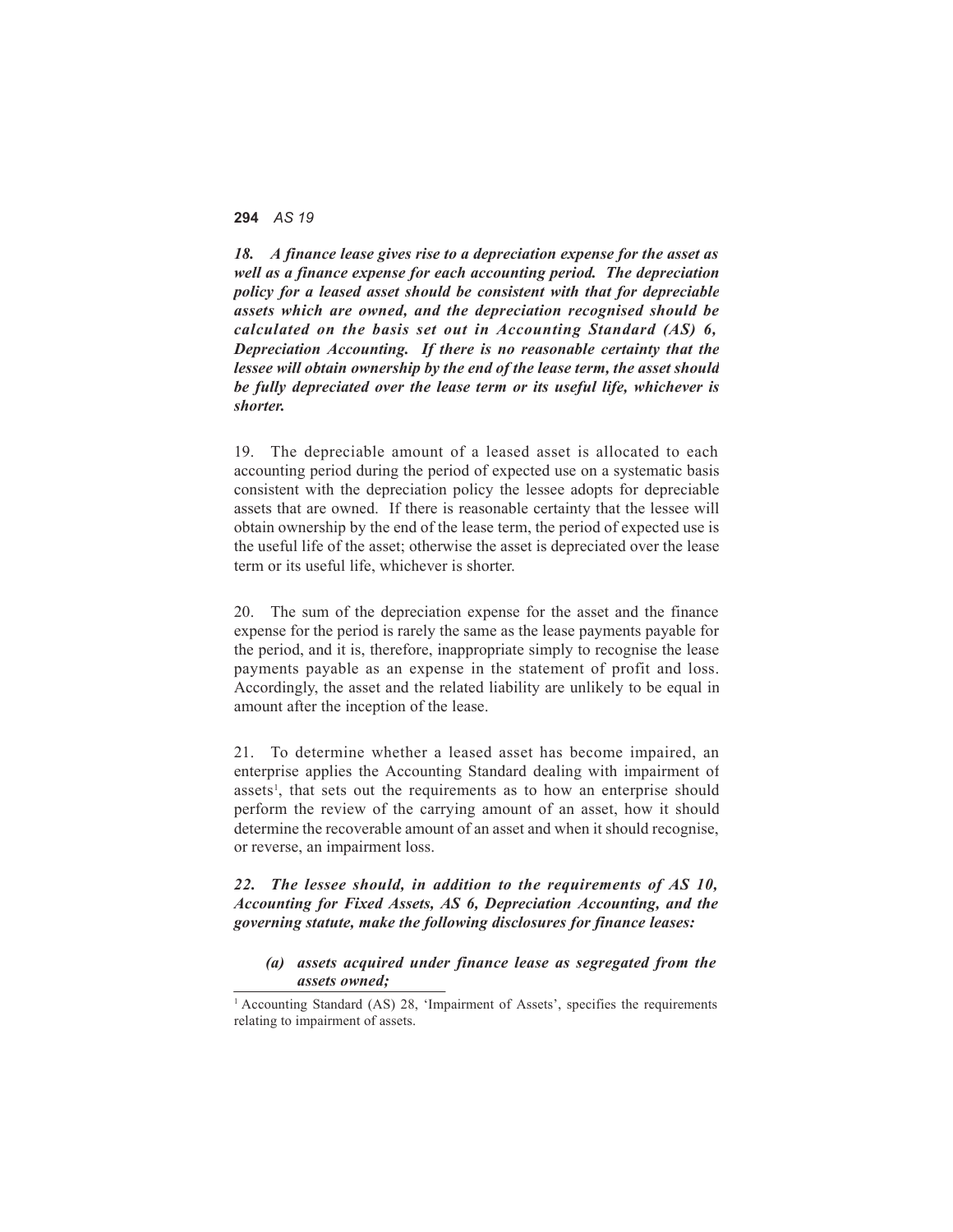- *(b) for each class of assets, the net carrying amount at the balance sheet date;*
- *(c) a reconciliation between the total of minimum lease payments at the balance sheet date and their present value. In addition, an enterprise should disclose the total of minimum lease payments at the balance sheet date, and their present value, for each of the following periods:*
	- *(i) not later than one year;*
	- *(ii) later than one year and not later than five years;*
	- *(iii) later than five years;*
- *(d) contingent rents recognised as expense in the statement of profit and loss for the period;*
- *(e) the total of future minimum sublease payments expected to be received under non-cancellable subleases at the balance sheet date; and*
- *(f) a general description of the lessee's significant leasing arrangements including, but not limited to, the following:*
	- *(i) the basis on which contingent rent payments are determined;*
	- *(ii) the existence and terms of renewal or purchase options and escalation clauses; and*
	- *(iii) restrictions imposed by lease arrangements, such as those concerning dividends, additional debt, and further leasing.*

*Provided that a Small and Medium Sized Company, as defined in the Notification, may not comply with sub-paragraphs (c), (e) and (f).*

#### **Operating Leases**

*23. Lease payments under an operating lease should be recognised*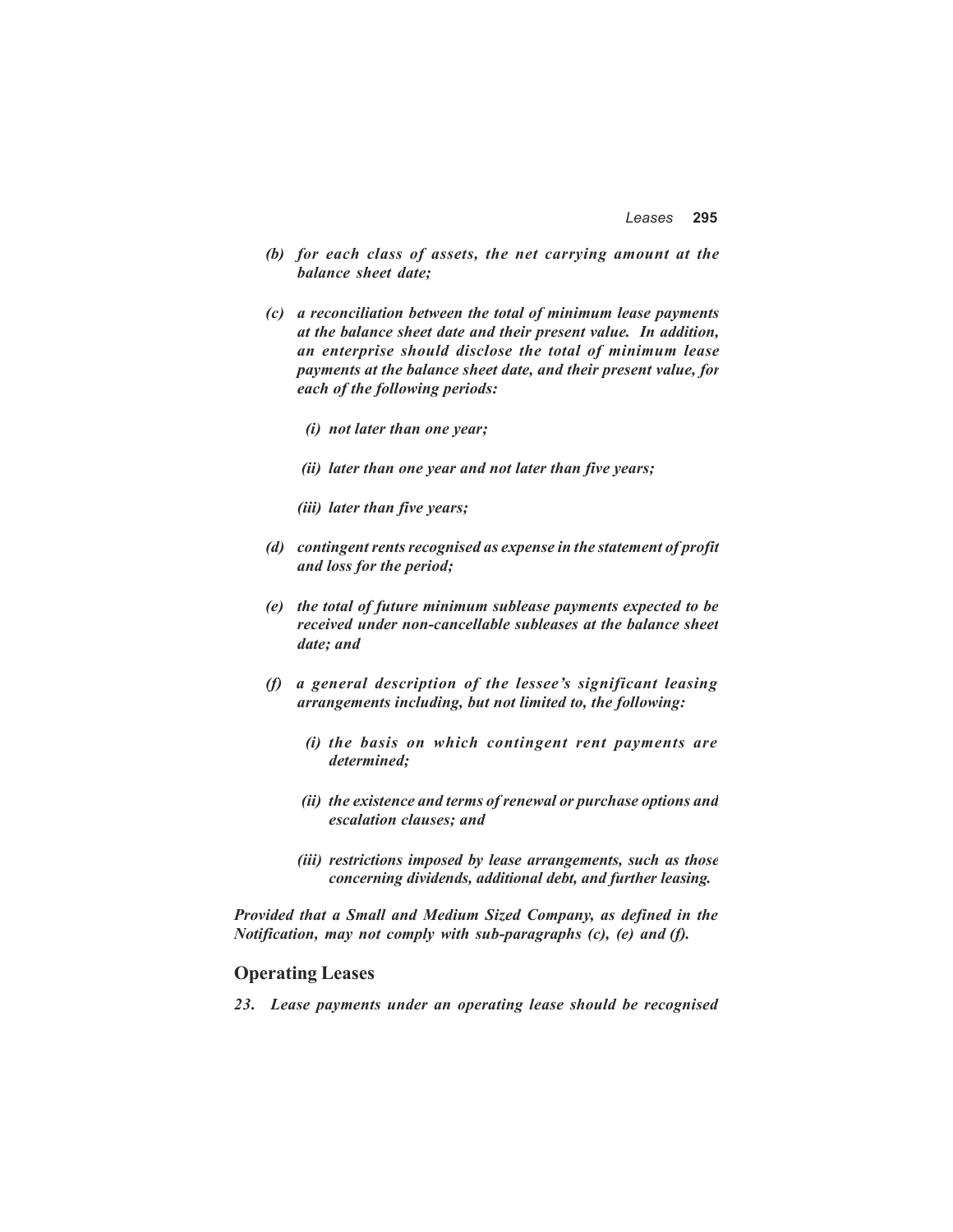*as an expense in the statement of profit and loss on a straight line basis over the lease term unless another systematic basis is more representative of the time pattern of the user's benefit.*

24. For operating leases, lease payments (excluding costs for services such as insurance and maintenance) are recognised as an expense in the statement of profit and loss on a straight line basis unless another systematic basis is more representative of the time pattern of the user's benefit, even if the payments are not on that basis.

*25. The lessee should make the following disclosures for operating leases:*

- *(a) the total of future minimum lease payments under noncancellable operating leases for each of the following periods:*
	- *(i) not later than one year;*
	- *(ii) later than one year and not later than five years;*
	- *(iii) later than five years;*
- *(b) the total of future minimum sublease payments expected to be received under non-cancellable subleases at the balance sheet date;*
- *(c) lease payments recognised in the statement of profit and loss for the period, with separate amounts for minimum lease payments and contingent rents;*
- *(d) sub-lease payments received (or receivable) recognised in the statement of profit and loss for the period;*
- *(e) a general description of the lessee's significant leasing arrangements including, but not limited to, the following:*
	- *(i) the basis on which contingent rent payments are determined;*
	- *(ii) the existence and terms of renewal or purchase options and escalation clauses; and*
	- *(iii) restrictions imposed by lease arrangements, such as those concerning dividends, additional debt, and further leasing.*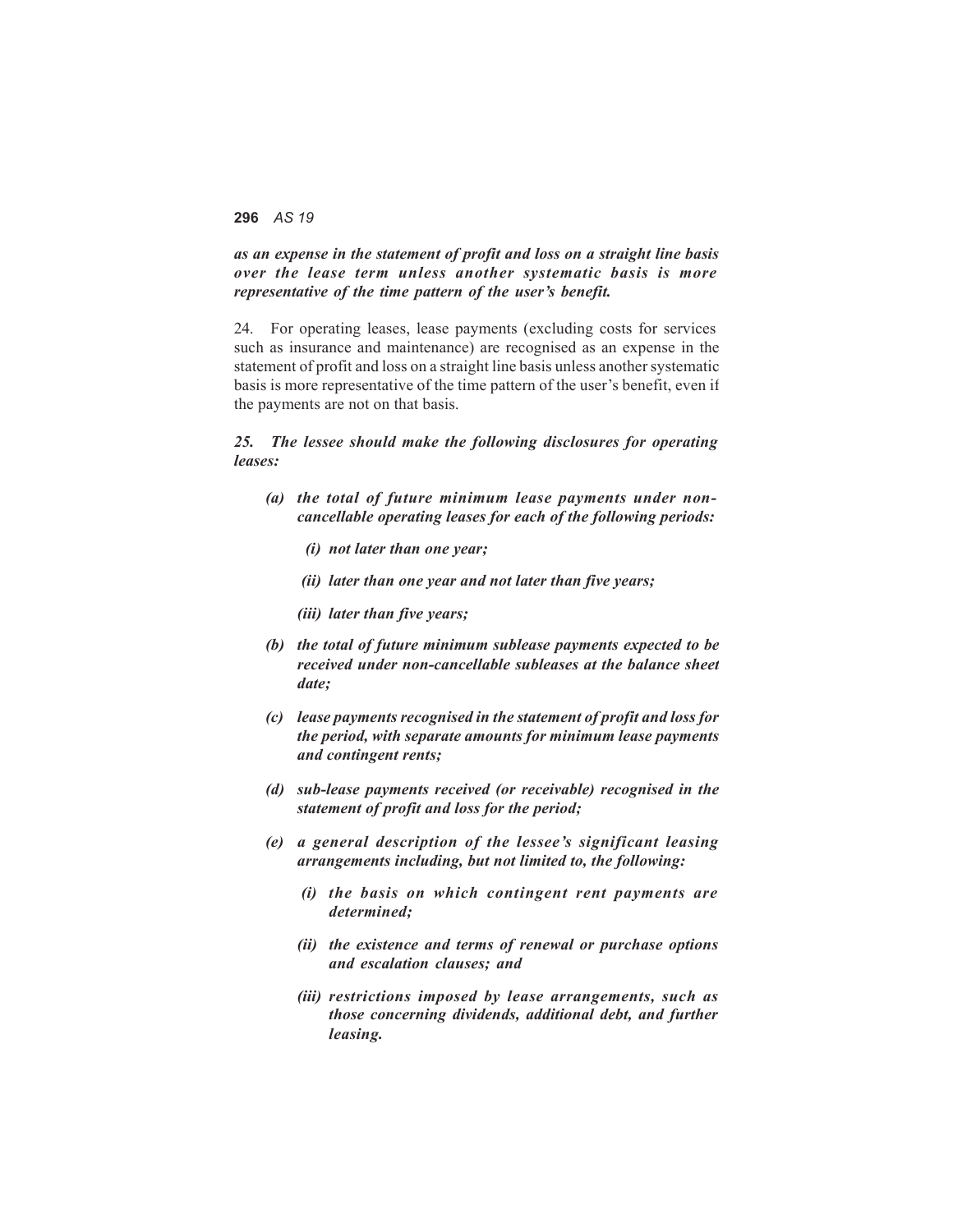*Provided that a Small and Medium Sized Company, as defined in the Notification, may not comply with sub-paragraphs (a), (b) and (e).*

## **Leases in the Financial Statements of Lessors**

#### **Finance Leases**

#### *26. The lessor should recognise assets given under a finance lease in its balance sheet as a receivable at an amount equal to the net investment in the lease.*

27. Under a finance lease substantially all the risks and rewards incident to legal ownership are transferred by the lessor, and thus the lease payment receivable is treated by the lessor as repayment of principal, i.e., net investment in the lease, and finance income to reimburse and reward the lessor for its investment and services.

#### *28. The recognition of finance income should be based on a pattern reflecting a constant periodic rate of return on the net investment of the lessor outstanding in respect of the finance lease.*

29. A lessor aims to allocate finance income over the lease term on a systematic and rational basis. This income allocation is based on a pattern reflecting a constant periodic return on the net investment of the lessor outstanding in respect of the finance lease. Lease payments relating to the accounting period, excluding costs for services, are reduced from both the principal and the unearned finance income.

30. Estimated unguaranteed residual values used in computing the lessor's gross investment in a lease are reviewed regularly. If there has been a reduction in the estimated unguaranteed residual value, the income allocation over the remaining lease term is revised and any reduction in respect of amounts already accrued is recognised immediately. An upward adjustment of the estimated residual value is not made.

31. Initial direct costs, such as commissions and legal fees, are often incurred by lessors in negotiating and arranging a lease. For finance leases, these initial direct costs are incurred to produce finance income and are either recognised immediately in the statement of profit and loss or allocated against the finance income over the lease term.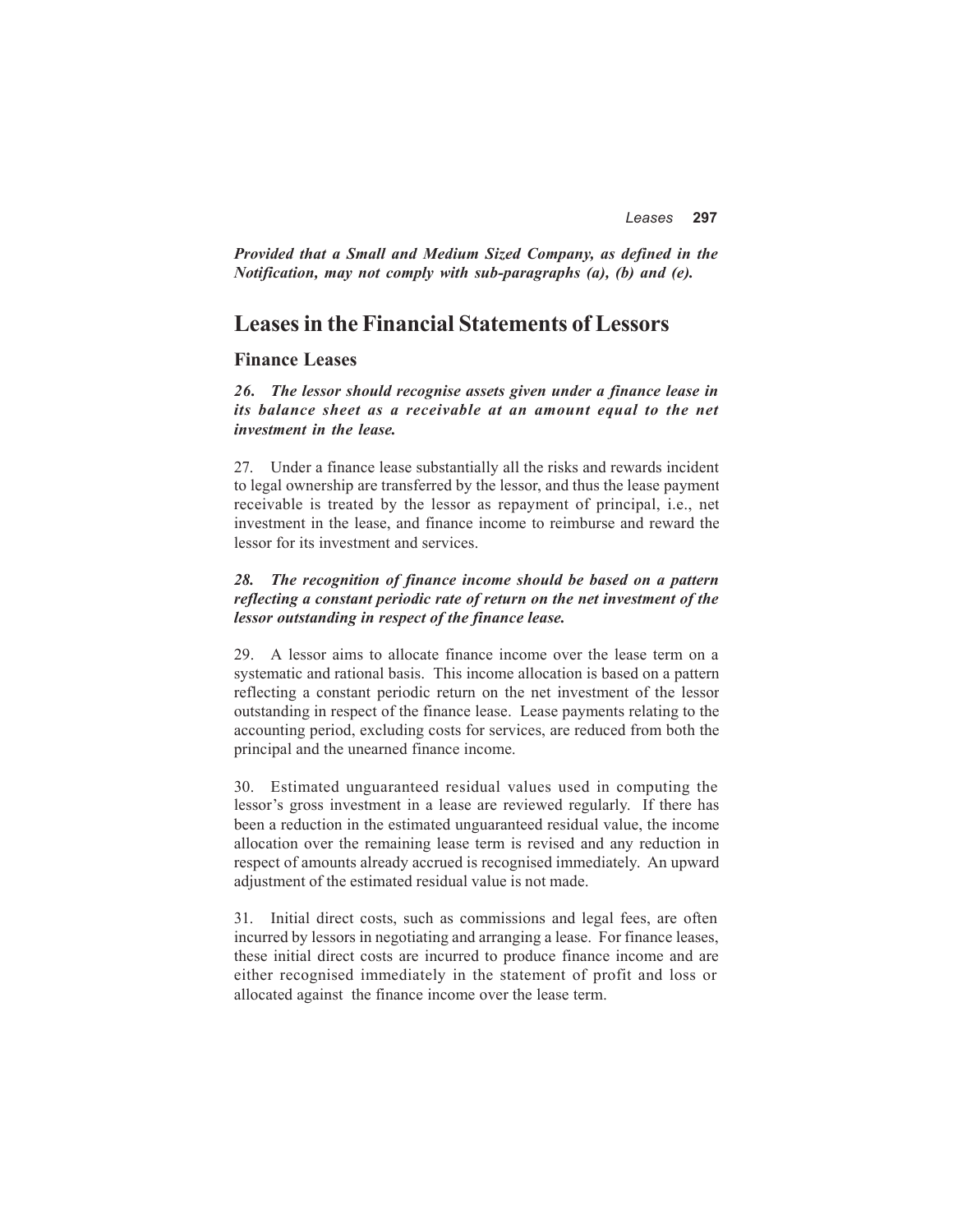*32. The manufacturer or dealer lessor should recognise the transaction of sale in the statement of profit and loss for the period, in accordance with the policy followed by the enterprise for outright sales. If artificially low rates of interest are quoted, profit on sale should be restricted to that which would apply if a commercial rate of interest were charged. Initial direct costs should be recognised as an expense in the statement of profit and loss at the inception of the lease.*

33. Manufacturers or dealers may offer to customers the choice of either buying or leasing an asset. A finance lease of an asset by a manufacturer or dealer lessor gives rise to two types of income:

- (a) the profit or loss equivalent to the profit or loss resulting from an outright sale of the asset being leased, at normal selling prices, reflecting any applicable volume or trade discounts; and
- (b) the finance income over the lease term.

34. The sales revenue recorded at the commencement of a finance lease term by a manufacturer or dealer lessor is the fair value of the asset. However, if the present value of the minimum lease payments accruing to the lessor computed at a commercial rate of interest is lower than the fair value, the amount recorded as sales revenue is the present value so computed. The cost of sale recognised at the commencement of the lease term is the cost, or carrying amount if different, of the leased asset less the present value of the unguaranteed residual value. The difference between the sales revenue and the cost of sale is the selling profit, which is recognised in accordance with the policy followed by the enterprise for sales.

35. Manufacturer or dealer lessors sometimes quote artificially low rates of interest in order to attract customers. The use of such a rate would result in an excessive portion of the total income from the transaction being recognised at the time of sale. If artificially low rates of interest are quoted, selling profit would be restricted to that which would apply if a commercial rate of interest were charged.

36. Initial direct costs are recognised as an expense at the commencement of the lease term because they are mainly related to earning the manufacturer's or dealer's selling profit.

#### *37. The lessor should make the following disclosures for finance leases:*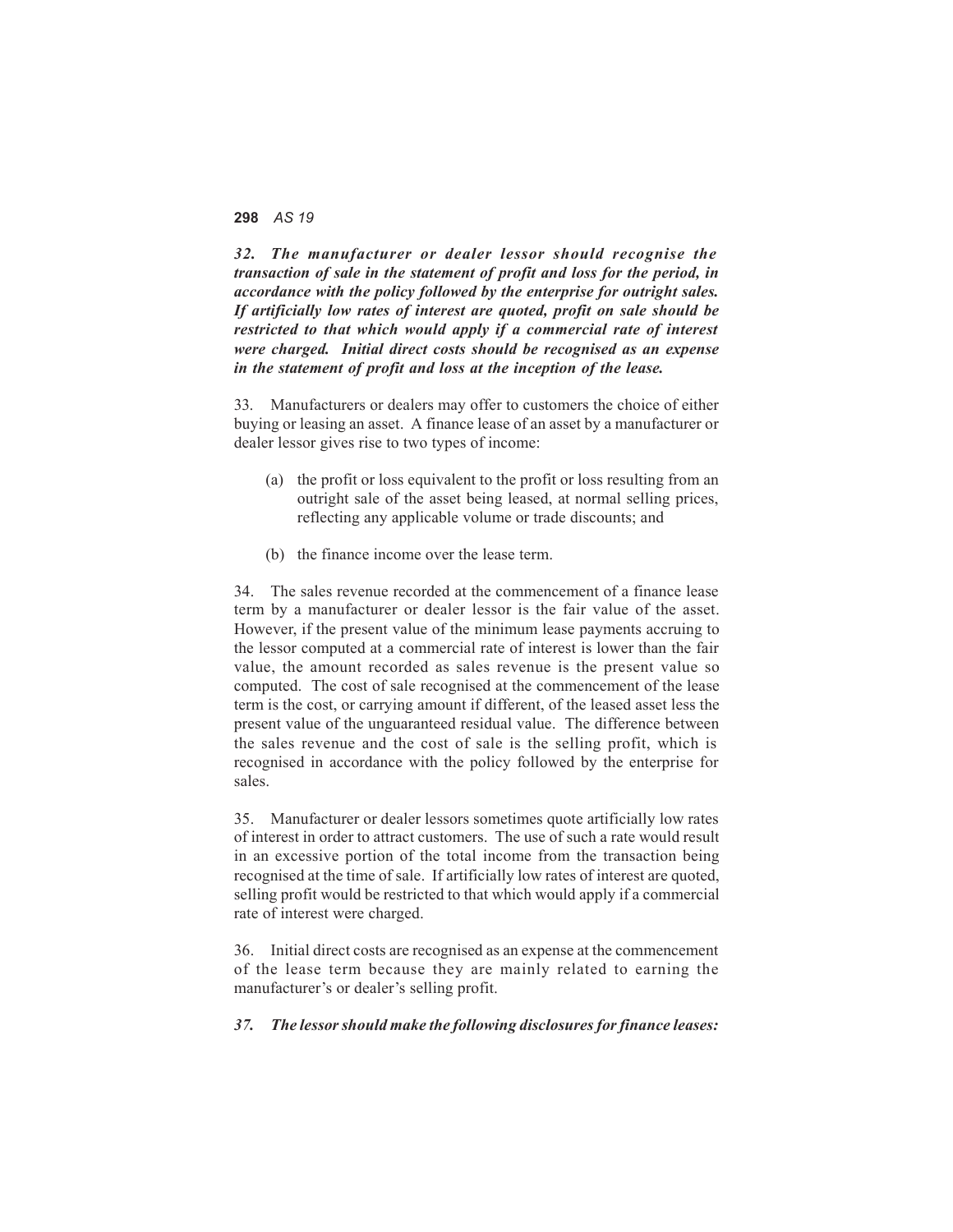- *(a) a reconciliation between the total gross investment in the lease at the balance sheet date, and the present value of minimum lease payments receivable at the balance sheet date. In addition, an enterprise should disclose the total gross investment in the lease and the present value of minimum lease payments receivable at the balance sheet date, for each of the following periods:*
	- *(i) not later than one year;*
	- *(ii) later than one year and not later than five years;*
	- *(iii) later than five years;*
- *(b) unearned finance income;*
- *(c) the unguaranteed residual values accruing to the benefit of the lessor;*
- *(d) the accumulated provision for uncollectible minimum lease payments receivable;*
- *(e) contingent rents recognised in the statement of profit and loss for the period;*
- *(f) a general description of the significant leasing arrangements of the lessor; and*
- *(g) accounting policy adopted in respect of initial direct costs.*

*Provided that a Small and Medium Sized Company, as defined in the Notification, may not comply with sub-paragraphs (a) and (f).*

38. As an indicator of growth it is often useful to also disclose the gross investment less unearned income in new business added during the accounting period, after deducting the relevant amounts for cancelled leases.

#### **Operating Leases**

*39. The lessor should present an asset given under operating lease in its balance sheet under fixed assets.*

*40. Lease income from operating leases should be recognised in the statement of profit and loss on a straight line basis over the lease term,*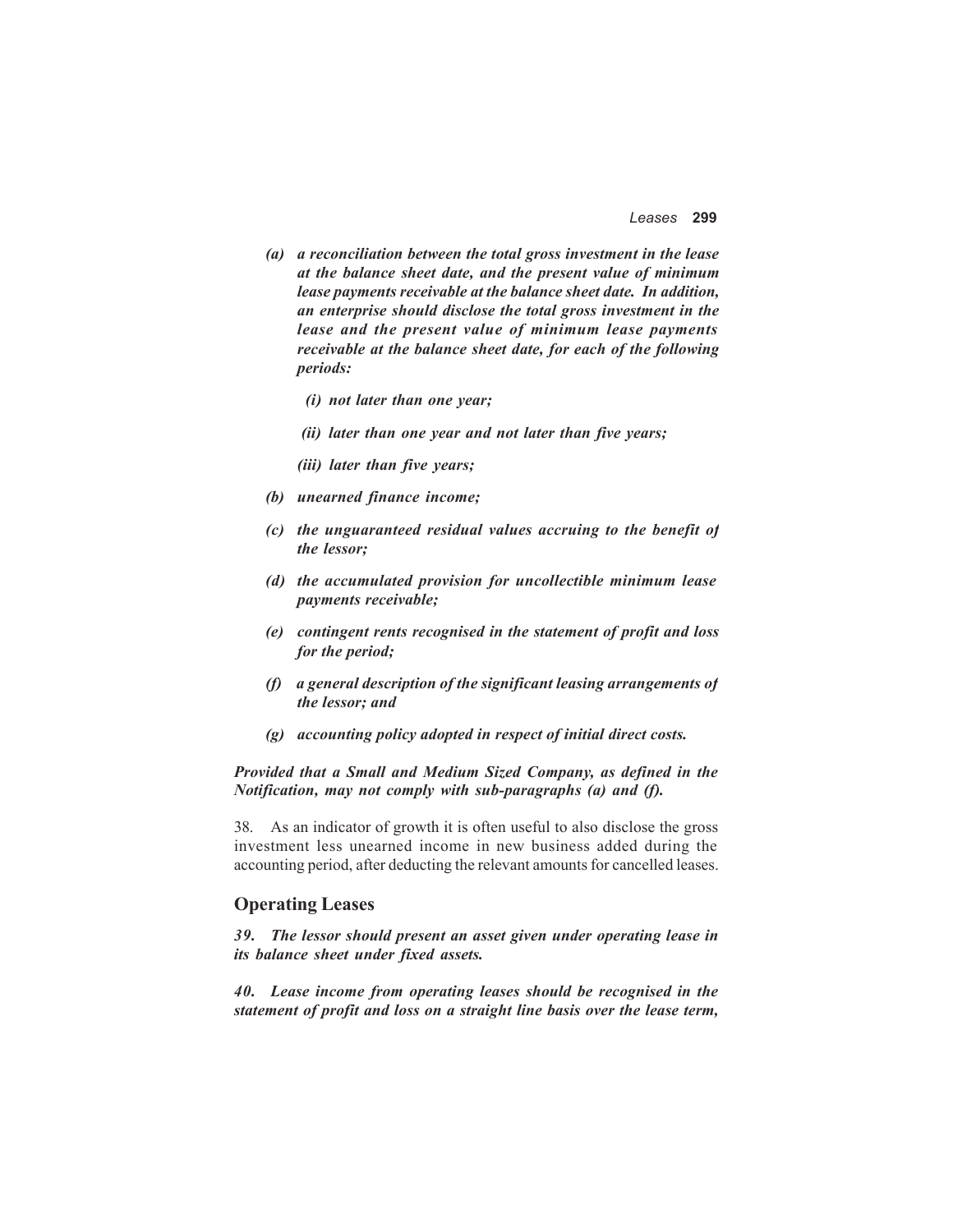#### *unless another systematic basis is more representative of the time pattern in which benefit derived from the use of the leased asset is diminished.*

41. Costs, including depreciation, incurred in earning the lease income are recognised as an expense. Lease income (excluding receipts for services provided such as insurance and maintenance) is recognised in the statement of profit and loss on a straight line basis over the lease term even if the receipts are not on such a basis, unless another systematic basis is more representative of the time pattern in which benefit derived from the use of the leased asset is diminished.

42. Initial direct costs incurred specifically to earn revenues from an operating lease are either deferred and allocated to income over the lease term in proportion to the recognition of rent income, or are recognised as an expense in the statement of profit and loss in the period in which they are incurred.

#### *43. The depreciation of leased assets should be on a basis consistent with the normal depreciation policy of the lessor for similar assets, and the depreciation charge should be calculated on the basis set out in AS 6, Depreciation Accounting.*

44. To determine whether a leased asset has become impaired, an enterprise applies the Accounting Standard dealing with impairment of assets<sup>2</sup> that sets out the requirements for how an enterprise should perform the review of the carrying amount of an asset, how it should determine the recoverable amount of an asset and when it should recognise, or reverse, an impairment loss.

45. A manufacturer or dealer lessor does not recognise any selling profit on entering into an operating lease because it is not the equivalent of a sale.

*46. The lessor should, in addition to the requirements of AS 6, Depreciation Accounting and AS 10, Accounting for Fixed Assets, and the governing statute, make the following disclosures for operating leases:*

#### *(a) for each class of assets, the gross carrying amount, the*

<sup>&</sup>lt;sup>2</sup> Accounting Standard (AS) 28, 'Impairment of Assets', specifies the requirements relating to impairment of assets.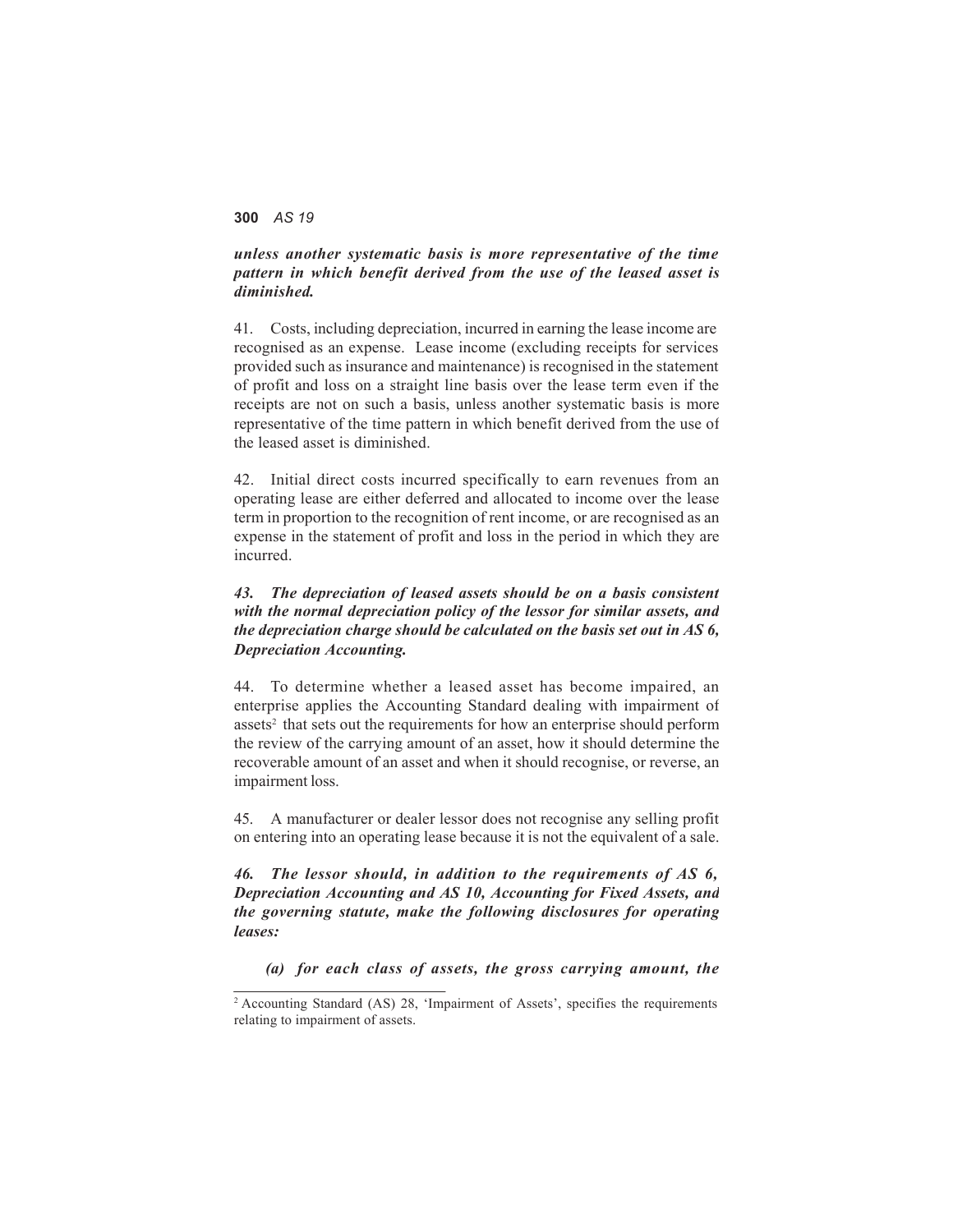*accumulated depreciation and accumulated impairment losses at the balance sheet date; and*

- *(i) the depreciation recognised in the statement of profit and loss for the period;*
- *(ii) impairment losses recognised in the statement of profit and loss for the period;*
- *(iii) impairment losses reversed in the statement of profit and loss for the period;*
- *(b) the future minimum lease payments under non-cancellable operating leases in the aggregate and for each of the following periods:*
	- *(i) not later than one year;*
	- *(ii) later than one year and not later than five years;*
	- *(iii) later than five years;*
- *(c) total contingent rents recognised as income in the statement of profit and loss for the period;*
- *(d) a general description of the lessor 's significant leasing arrangements; and*
- *(e) accounting policy adopted in respect of initial direct costs.*

*Provided that a Small and Medium Sized Company, as defined in the Notification, may not comply with sub-paragraphs (b) and (d).*

## **Sale and Leaseback Transactions**

47. A sale and leaseback transaction involves the sale of an asset by the vendor and the leasing of the same asset back to the vendor. The lease payments and the sale price are usually interdependent as they are negotiated as a package. The accounting treatment of a sale and leaseback transaction depends upon the type of lease involved.

*48. If a sale and leaseback transaction results in a finance lease, any excess or deficiency of sales proceeds over the carrying amount should not be immediately recognised as income or loss in the financial*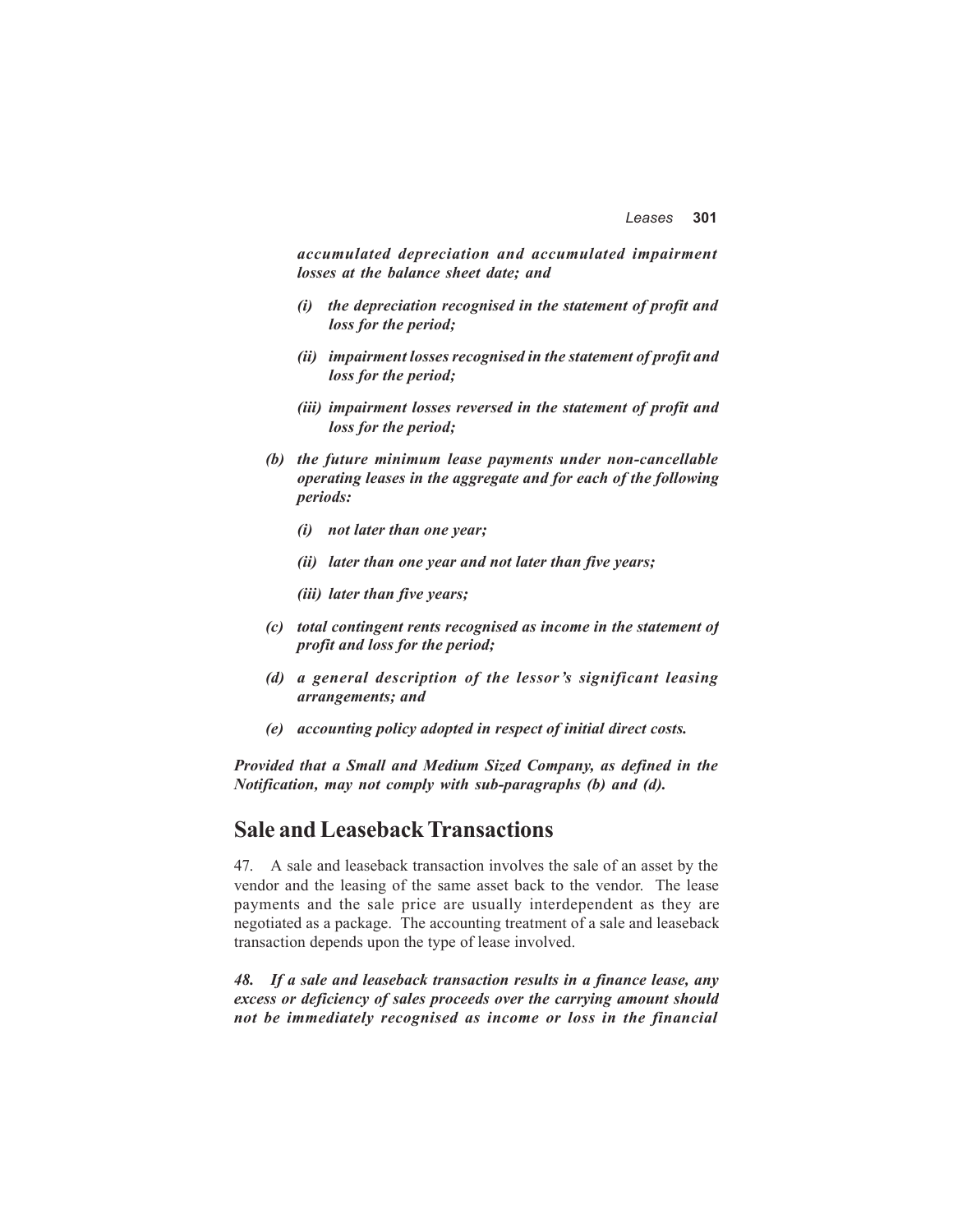#### *statements of a seller-lessee. Instead, it should be deferred and amortised over the lease term in proportion to the depreciation of the leased asset.*

49. If the leaseback is a finance lease, it is not appropriate to regard an excess of sales proceeds over the carrying amount as income. Such excess is deferred and amortised over the lease term in proportion to the depreciation of the leased asset. Similarly, it is not appropriate to regard a deficiency as loss. Such deficiency is deferred and amortised over the lease term.

*50. If a sale and leaseback transaction results in an operating lease, and it is clear that the transaction is established at fair value, any profit or loss should be recognised immediately. If the sale price is below fair value, any profit or loss should be recognised immediately except that, if the loss is compensated by future lease payments at below market price, it should be deferred and amortised in proportion to the lease payments over the period for which the asset is expected to be used. If the sale price is above fair value, the excess over fair value should be deferred and amortised over the period for which the asset is expected to be used.*

51. If the leaseback is an operating lease, and the lease payments and the sale price are established at fair value, there has in effect been a normal sale transaction and any profit or loss is recognised immediately.

#### *52. For operating leases, if the fair value at the time of a sale and leaseback transaction is less than the carrying amount of the asset, a loss equal to the amount of the difference between the carrying amount and fair value should be recognised immediately.*

53. For finance leases, no such adjustment is necessary unless there has been an impairment in value, in which case the carrying amount is reduced to recoverable amount in accordance with the Accounting Standard dealing with impairment of assets.

54. Disclosure requirements for lessees and lessors apply equally to sale and leaseback transactions. The required description of the significant leasing arrangements leads to disclosure of unique or unusual provisions of the agreement or terms of the sale and leaseback transactions.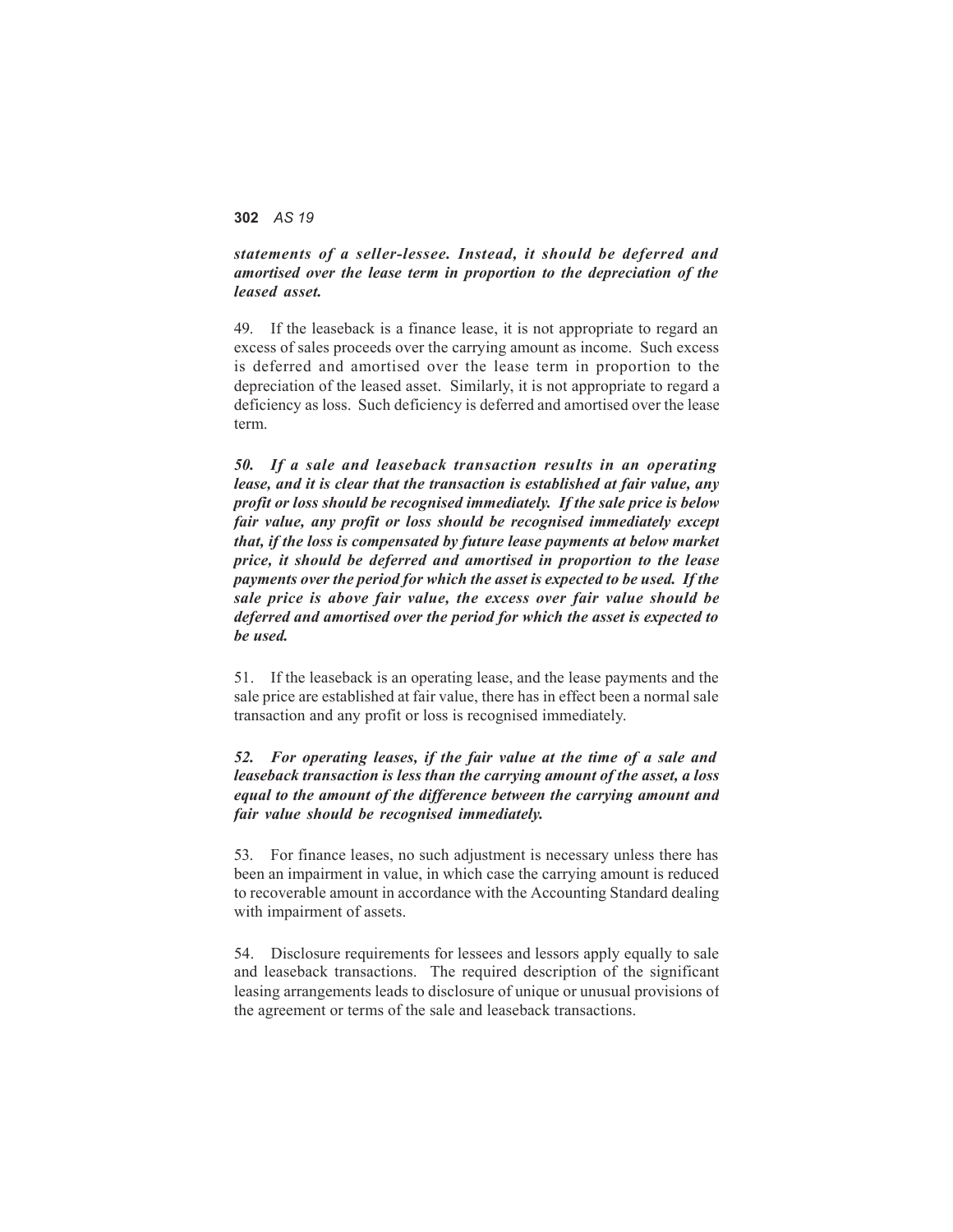#### *Leases* **303**

55. Sale and leaseback transactions may meet the separate disclosure criteria set out in paragraph 12 of Accounting Standard (AS) 5, Net Profit or Loss for the Period, Prior Period Items and Changes in Accounting Policies.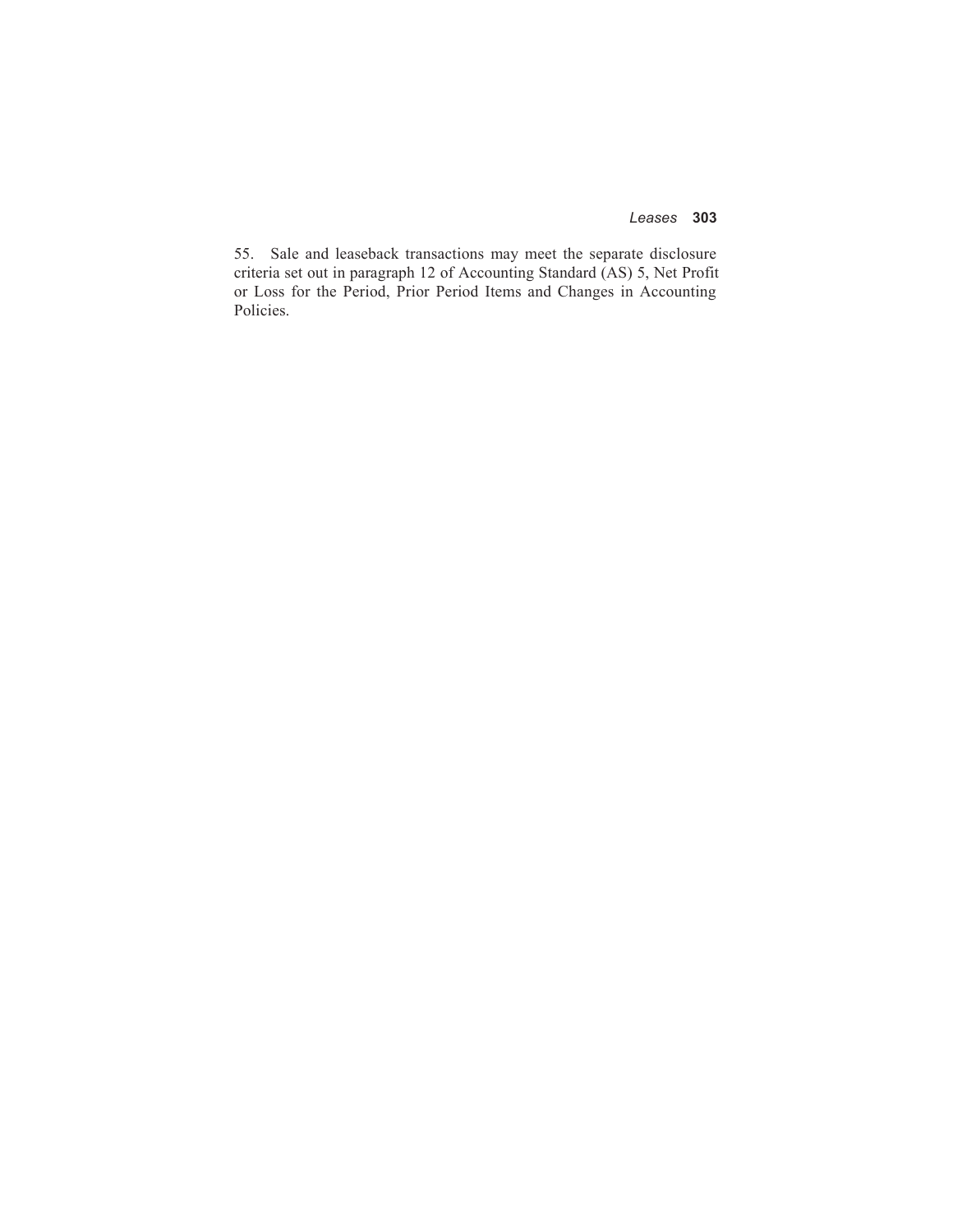## **Illustration**

## **Sale and Leaseback Transactions that Result in Operating Leases**

*The illustration does not form part of the accounting standard. Its purpose is to illustrate the application of the accounting standard.*

A sale and leaseback transaction that results in an operating lease may give rise to profit or a loss, the determination and treatment of which depends on the leased asset's carrying amount, fair value and selling price. The following table shows the requirements of the accounting standard in various circumstances.

| Sale price<br>established at<br>fair value<br>(paragraph 50) | Carrying<br>amount<br>equal to<br>fair value | Carrying<br>amount less<br>than fair value | Carrying<br>amount<br>above fair<br>value |
|--------------------------------------------------------------|----------------------------------------------|--------------------------------------------|-------------------------------------------|
| <b>Profit</b>                                                | No profit                                    | Recognise profit<br>immediately            | Not applicable                            |
| Loss                                                         | No loss                                      | Not applicable                             | Recognise loss<br>immediately             |

| Sale price below<br>fair value<br>(paragraph 50)                                |                                  |                                 |                       |
|---------------------------------------------------------------------------------|----------------------------------|---------------------------------|-----------------------|
| <b>Profit</b>                                                                   | No profit                        | Recognise profit<br>immediately | No profit<br>(note 1) |
| Loss not<br>compensated by<br>future lease<br>payments at below<br>market price | Recognise<br>loss<br>immediately | Recognise loss<br>immediately   | (note 1)              |
| Loss compensated<br>by future lease<br>payments at below<br>market price        | Defer and<br>amortise loss       | Defer and<br>amortise loss      | (note 1)              |